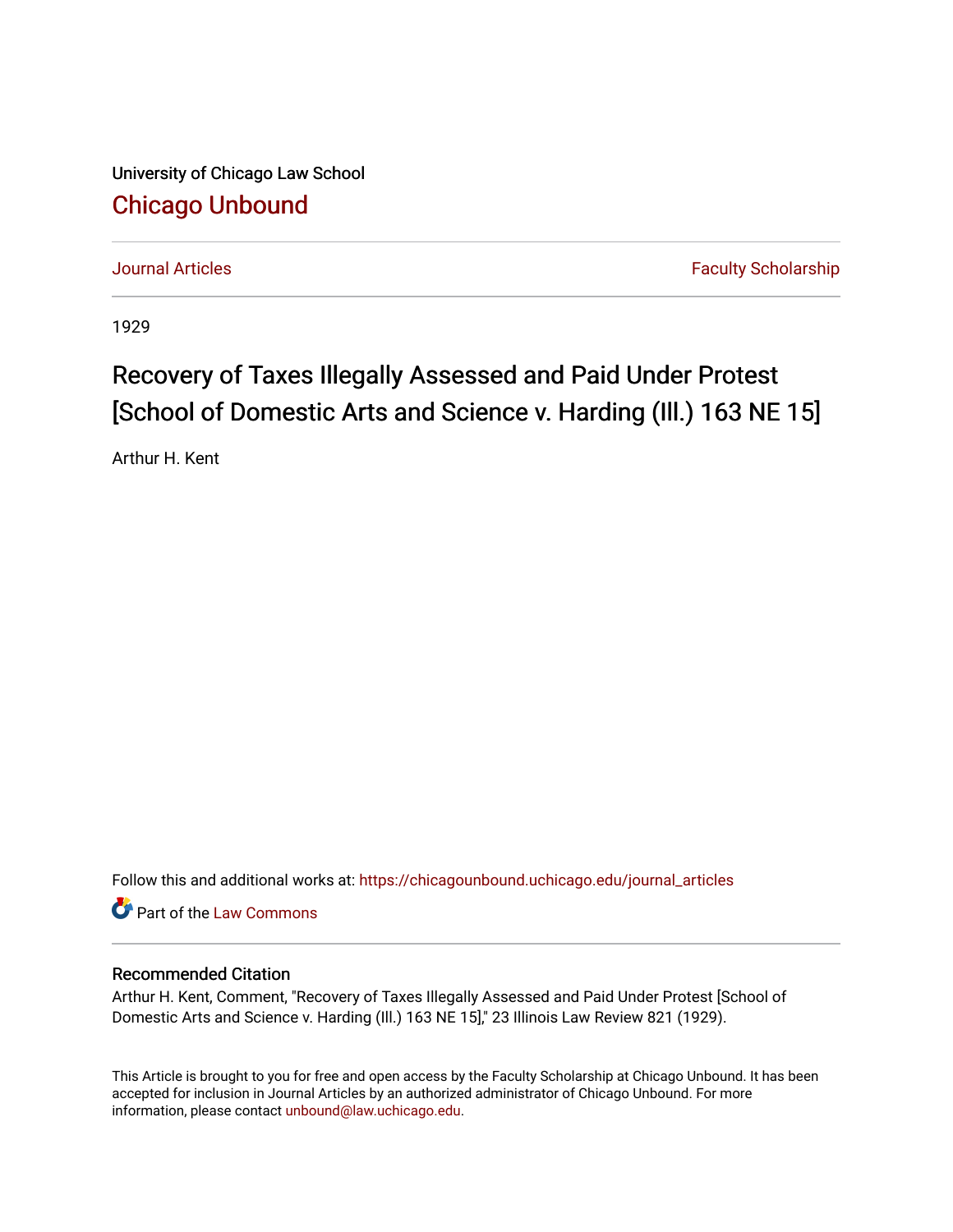a good title it was because of an irregularity due to a mistake of fact and law.<sup>13</sup> But as the rule of the case leads to such extreme results, it is thought that the court should have passed upon the merits of the creditor's title, and, if found invalid, given judgment for the plaintiff, leaving the creditor the opportunity to assail the conveyance in the regular way.<sup>14</sup>

## **STEPHEN** I. **LANGMAID.**

TAXATION-REcOvERY OF TAXES ILLEGALLY ASSESSED **AND** PAID **UNDER** PROTEST.- [Illinois] A domestic corporation, not organized for profit, owned property in Cook County devoted to educational uses. The board of assessors in 1921 ruled that' this property was entitled to exemption from taxation under the Illinois statute.<sup>1</sup> By inadvertence a portion of such property was assessed for taxes in that year. This fact became known to the corporation only a few days before the property was to be sold for default in payment of the tax. The said property was subject to a trust deed containing a clause accelerating maturity of the debt and permitting foreclosure at the option of the owner of the debt in the event that the property should be sold for taxes. In order to save the property from sale and avoid the danger of foreclosure the corporation paid the amount of the tax under protest without, apparently, informing the collector of this provision in the trust deed. Can the corporation recover from the collector the amount of this payment? In the recent case of *School of Domestic Arts and Scieiwe v. Harding2* the Supreme Court of Illinois decided this question in the negative, on the ground that the payment was a voluntary one. Of the two judges dissenting, Justice Stone wrote an opinion contending that the peculiar circumstances of the case made the payment in contemplation of law involuntary.

This decision is perhaps the most striking illustration of the extremes to which the Illinois courts have gone in the application of the doctrine of voluntary payment to the recovery of taxes illegally assessed. In this state, as elsewhere in the absence of statute,<sup>3</sup> the rule is accepted that a tax payment not under protest

13. Under principles of subrogation the defendants were perhaps entitled to subject the property to the payment of the money that the creditor paid to redeem the property from a foreclosure sale.

14. The decision itself seems opposed to the earlier Illinois case of *Davis v. Ransom* (1861) 26 Ill. 100, where it was held that replevin would lie at the suit of the grantee against a custodian of one who seized the property under an execution which was void for lack of a seal and where there was no evidence that the alleged officer was an officer either de jure or de facto. The only possible difference is that in the earlier case it clearly appeared that the grantee's possession was disturbed.

*1. Cahill* "Revised Statutes" (1925) ch. 120 sec. 2.

2. (Ill. 1928) *163* N. E. 15.

3. For a discussion of these statutes, which vary considerably in the scope and details of their provisions, see notes in 94 Amer. St. Rep. 408, at 439; and and details of their provisions, see notes in 94 Amer. St. Rep. 408, at 439; and 48 A. L. R. 1381, at 1392.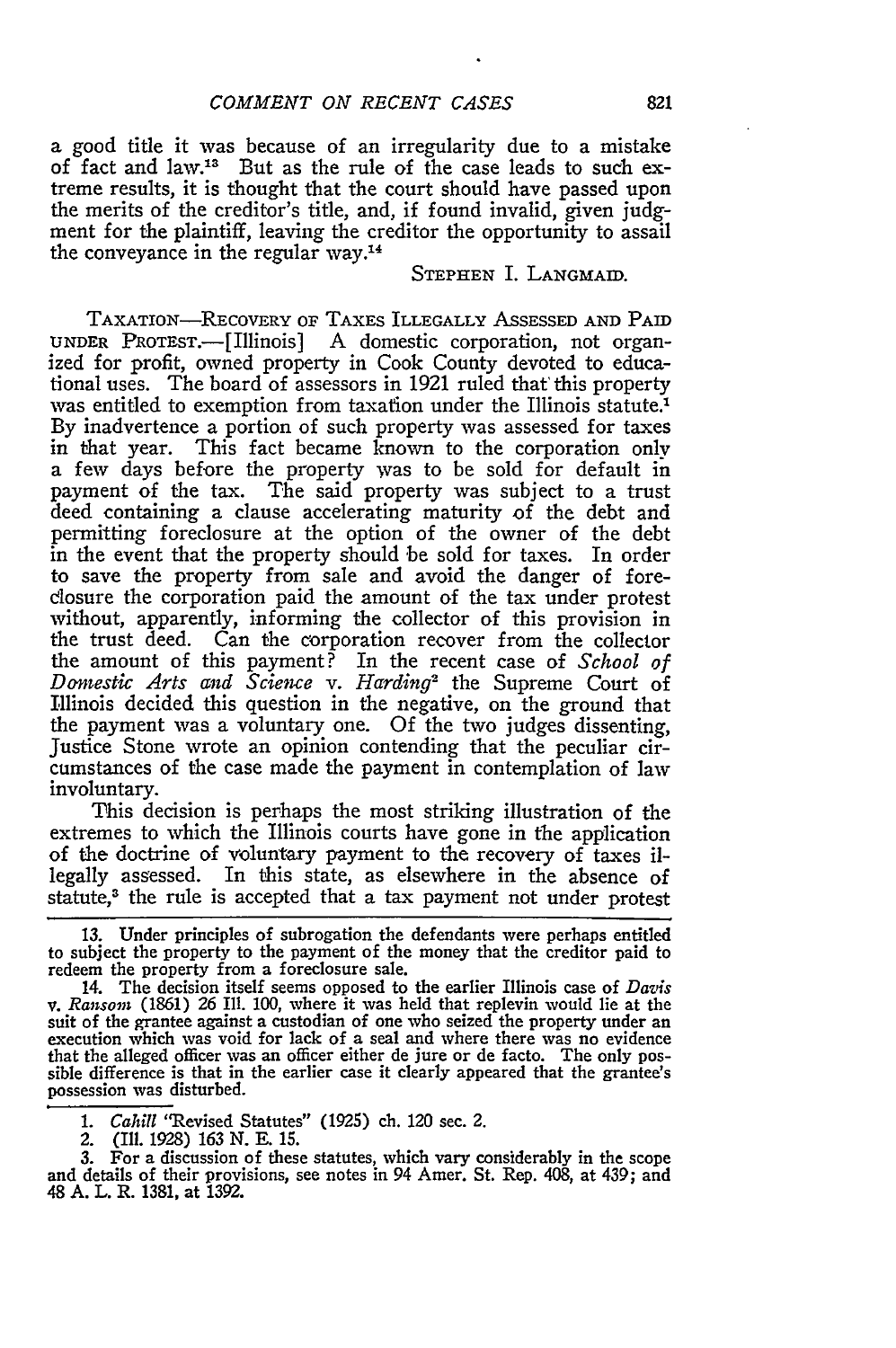and without compulsion is voluntary and not recoverable.4 This principle of voluntary payment is fairly applicable to many transactions between private individuals, but it may well be questioned whether it should have been held to control in cases of money payments made to a state or other governmental agency. It is a distortion of the facts to say that even an approximate equality of footing exists in such cases. Without equality of footing the doctrine loses much of its theoretical justification. Certainly it cannot be said, with regard to this whole matter, that prevailing governmental policies have reflected much credit upon our standards of public morality nor, in general, have judge-made rules tended to enforce high standards of honorable dealing.

The courts have feared, no doubt with some practical justification, that it would be prejudicial to administrative convenience and governmental financial stability if the statute of limitations were the only restriction upon the right of taxpayers to recover back illegal taxes. Tax revenues are usually paid out soon after receipt to defray the expenses of government. Public officials ought to be given some notice of the taxpayer's intention to sue to recover so that public expenditures may be regulated accordingly. Such reasoning has led some courts and legislatures to require protest or some sort of reservation of rights as a condition precedent to the right to recover,<sup>5</sup> at least where the officials are not acquainted with all the circumstances making the tax illegal. The force of this reasoning is weakened by the fact that those states which by statute allow their taxpayers to sue to recover illegal taxes within broad limits have not apparently suffered any serious inconvenience.

It is not meant to imply by the foregoing that protest alone will ordinarily suffice to make a tax payment involuntary.<sup>6</sup> It must also be under duress, jn the legal sense of that term. To quote the language of Mr. Chief justice De Young's opinion in the principal case:<sup>7</sup>

"To render a payment compulsory, such pressure must be brought to bear upon the person paying as to interfere with the free enjoy-

*5. Yates v. Royal Ins. Co.* supra, note 4; *Town of Ligonier v. Ackerman* (1874) 46 Ind. 552; *Knowles v. Boston* (1880) 129 Mass. 551; *Western Ranches v. Custer County* (1903) **28** Mont. **278, 72** Pac. **659.**

*6. Brumagin v. Tillinglost* **(1861) 18** Calif. **265, 79** Amer. Dec. **176;** *Conk- "lnjq* v. *City of Springfield* (1890) **132** Ill. 420, 24 **N. E. 67;** *Steffen v. State* **(1905) 19 S. D.** 314, 103 **N.** W. 44; *Underwood Typewriter Co. v. Chamberlain* (1917) **92** Conn. 199; *Spring Valley Coal Co. v. State* (1926) **198** Ind. **620, 153** *N.* **E. 380.** But see *Thomas v. Cit3i of Burlington* (1886) 69 Iowa 140, **28** *N.* W. 480; *Dunnell Mfg. Co.* v. Newell (1886) 15 R. Ì. 233, 2 Atl. 766; *Herold* v.<br>*Kahn* (1908) 159 Fed. 608, 86 C. C. A. 598 (containing a particularly good statement of the opposing point of view **by** Justice Gray).

**7.** Supra, note 2, at **p. 16.**

<sup>4.</sup> *Yates v. Royal Ins. Co.* (1902) 200 Ill. 202, 65 N. E. 726. The numerous decisions from other states are gathered in annotations in 94 Amer. St. Rep. 408, at 425; and 48 A. L. R. 1381, at 1382. See also *Cooley* "Taxat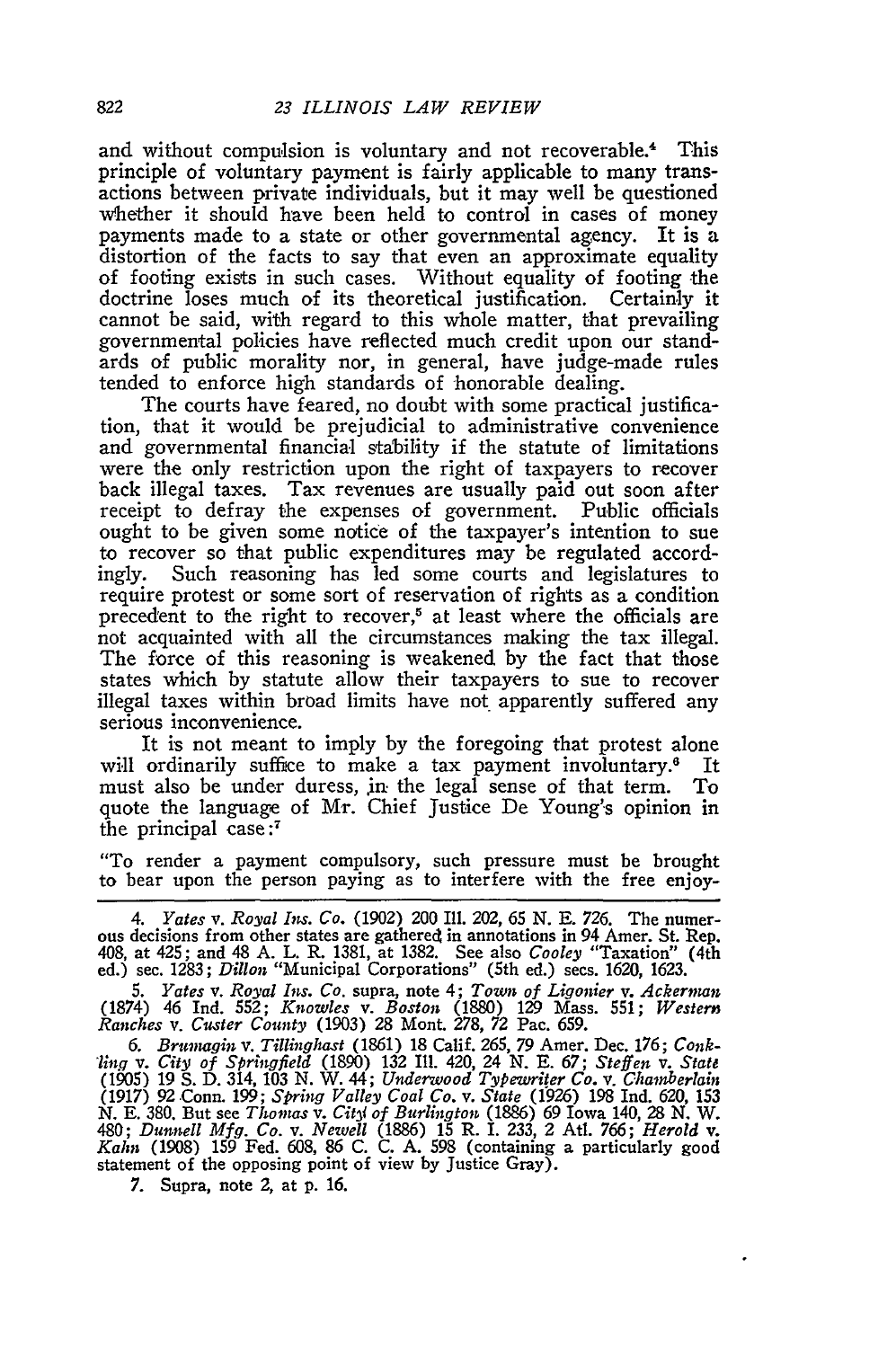ment of his rights of person or property, *and* the *compulsion must* furnish the motive for the payment sought to be avoided.<sup>8</sup> that one party is under no legal obligation to pay the money and that the other has no right to receive it is of no consequence unless the payment was compulsory, in the sense of depriving the one making the payment of the exercise of his free will.'

So far the courts are fairly well agreed.<sup>9</sup> It is the application of this doctrine that has given rise to the chief differences of judicial opinion. There has been perceptible in a number of recent cases a tendency to enlarge somewhat the legal concept of duress,<sup>10</sup> but it cannot be said that this tendency is reflected in the Illinois decisions. No court has been more strict and inflexible in the application of the above doctrine than the appellate courts of this state.<sup>11</sup>

The principal conflict in the decisions has arisen around the question whether a payment of taxes under protest to prevent an actual or threatened sale of real property is a payment under compulsion. It has been pointed out that the coercion here is not so direct as in the case of an actual or imminent seizure of personalty, because the owner's possession and enjoyment of his real property are not immediately interfered with, and in any event he has a right to redeem his property from a tax sale.<sup>12</sup> Nevertheless, by reason of the fact that a tax sale may depreciate the value of the property through creating a cloud on title, the overwhelming weight of authority permits a recovery of a tax paid under protest to remove or prevent such a cloud.<sup>13</sup> A dubious distinction is drawn at this point in some jurisdictions in determining when a sale for taxes creates a cloud. Some cases have held that if the invalidity of the tax or assessment is apparent from an inspection of the record, as where the tax is levied under an unconstitutional statute, the sale does not amount to a cloud.14

8. Italics mine.

9. Supra, notes 4 and 6. 10. *Atchison, T. & S. F. Ry. Co. v. O'Connor* (1912) 223 **U.** S. 280, 32 Sup. Ct. Rep. 216; *Underwood Typewriter Co. v. Chamberlain* supra, note 6; *National Metal Edge Box Co. v. Readsboro* (1920) 94 Vt. 405, 111 Atl. 386.

11. The types of situation in Illinois in which tax payments have been held involuntary are very limited in number. For-typical cases see *Chicago v. Sperbeck* (1897) 69 Ill. App. 562 (municipal license tax paid to avoid imposition of penalty provided by law) ; *Chicago v. Klinkert* (1900) 94 Ill. App. 524 (threat of immediate seizure of goods by one having apparent authority) German Alliance Ins. Co. v. Van Cleave (1901) 191 III. 410 (license tax paid<br>by foreign insurance company under protest to forestall enforcement of pen-<br>alties and revocation of license); Cook County v. Fairbank (1906) 222 578, 78 N. E. 895 (unconstitutional docket fee paid under protest in order to secure issuance of letters testamentary).

*12. Woodward* "Quasi Contracts" sec. 239. **13.** *Stephan v. Daniels* (1875) 27 Ohio St. 527; *Bruecher v. Port Chester* (1886) 101 N. Y. 240, 4 N. E. *272; Whitney v. Port Huron* (1891) 88 Mich.

268, 50 N. W. 316; *Gill v. City of Oakland* (1899) 124 Calif. 335, 57 Pac. 150. 14. *Murphi, v. City of Wilmington* (1880) 6 Houst. (Del.) 108, 22 Amer. St. Rep. 345; *Shane v. St. Paul* (1880) 26 Minn. 543, 6 N. W. 349; *Phelan v. San Francisco* (1898) 120 Calif. 1, 52 Pac. 38.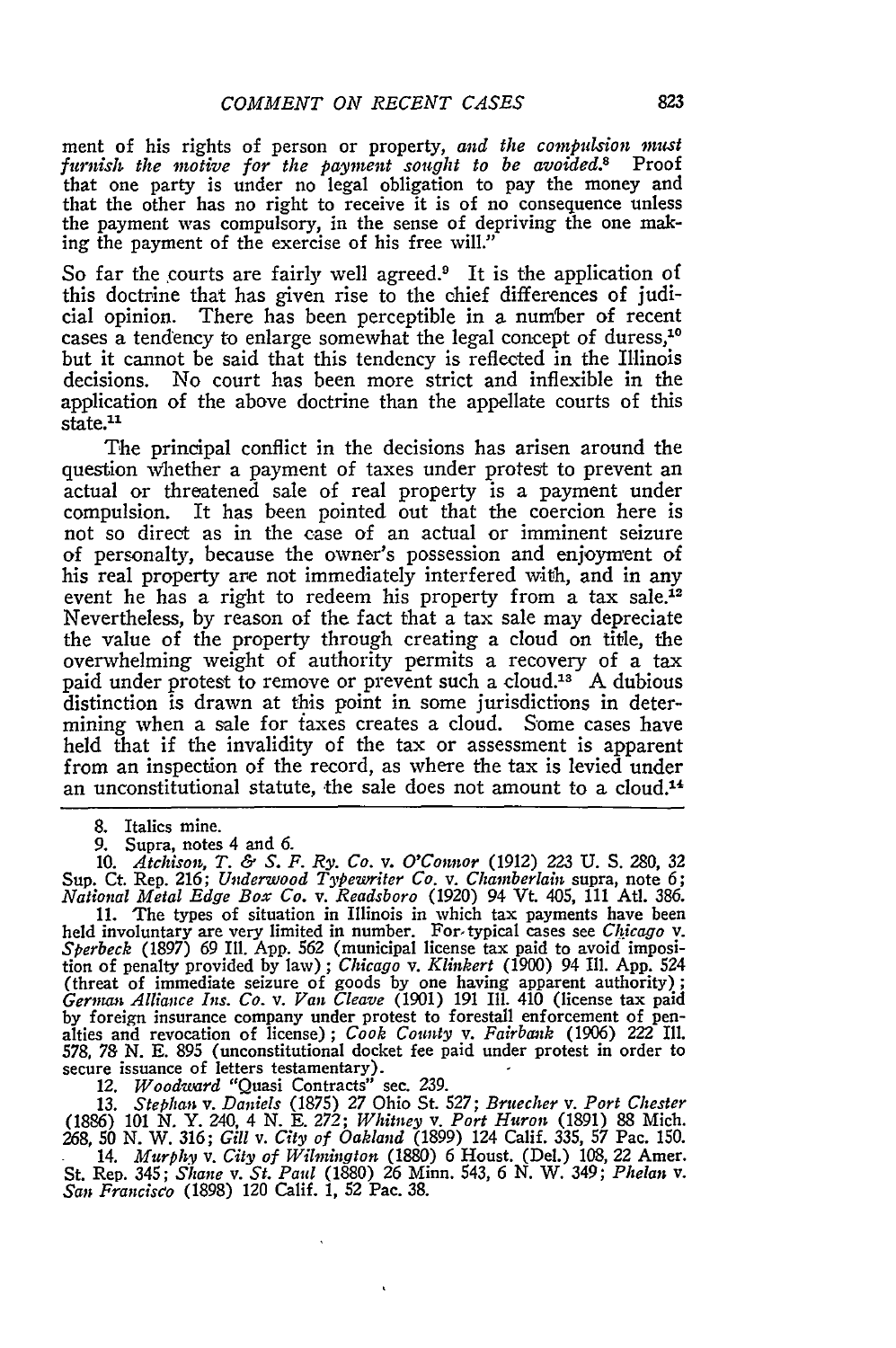This distinction seems without merit.<sup>15</sup> Its chief vice is that it falsely assumes that the validity or invalidity of such a tax is easy to determine, whereas that question may involve difficulties which would perplex the Supreme Court of the United States.<sup>16</sup> Even in jurisdictions recognizing this distinction there can be no real doubt that a tax sale, under the facts of the principal case, would create a "cloud." The validity of the tax herein is clear, unless the use to which the property is being put entitles it to exemption. The answer to that question depends upon facts extrinsic to the record. Indeed, the majority of the court seem to recognize that **a** sale of the plaintiff's property for taxes would have constituted a cloud on title.<sup>17</sup>

The difficulty is that Illinois, standing almost alone, holds a payment under protest of a tax on real property to be voluntary, even when its purpose is to remove or prevent a cloud on title.<sup>18</sup> And the majority of the court treat the additional circumstance that the payment was made in order to avoid the danger of foreclosure of the trust deed as of no importance, since the collector was not informed of this fact at the time the tax was paid to him. The possible intimation from this seems to be that the decision might have been different, if the collector had been so informed.19 The dissenting opinion contends that this additional element made the payment involuntary. It is submitted that this view is based upon the better reason, and that the decision is an unwarranted extension of an unjust and needlessly harsh rule.<sup>20</sup> What practical end, it may be asked, would have been subserved if the collector had been told of the plaintiff's peculiar situation? He knew that the plaintiff claimed the tax to be illegal, and that it might bring an action to recover back the payment. It is not suggested that the collector, had he possessed full knowledge of the facts, could have helped the situation. His duty under the statutes is to collect the taxes shown to be due by the tax rolls delivered to him or, in default of collection, to take the necessary steps to realize the amount due through sale of the property.<sup>21</sup> It is no part of his function to determine the legality of the tax.

*15. Woodward* supra, note 12, at p. 381. See also note in (1929) 23 ILLI-**NOIS LAW REVIEW 595.** 

16. *Whitney v. Port Huron* supra, note 12, at p. 271, for a good statement of this criticism.

17. Supra, note *2,* at p. 16. 18. *Falls v. City of Cairo* (1871) 58 IMI. 403; *Otis v. People* (1902) *196* Ill. 542, 63 N. E. 1053.

19. Supra, note 2, at p. 16.

20. The case which comes the nearest to being in point with principal case is Brunson v. Board of Directors of Crawford Levee District (1913) 107 Ark. 24, 153 S. W. 828, Ann. Cas. 1915-A, 493 (note). In this case also the plaintiff was denied recovery. The case seems distinguishable, however, on<br>two grounds: (1) that the mortgage provided for acceleration of debt only<br>in event of failure to pay taxes "regularly assessed"; (2) that procedure in which action he might set up the illegality of the tax by way of defense.<br>21. *Cahill* "Revised Statutes" (1925) ch. 120 secs. 172 et seq.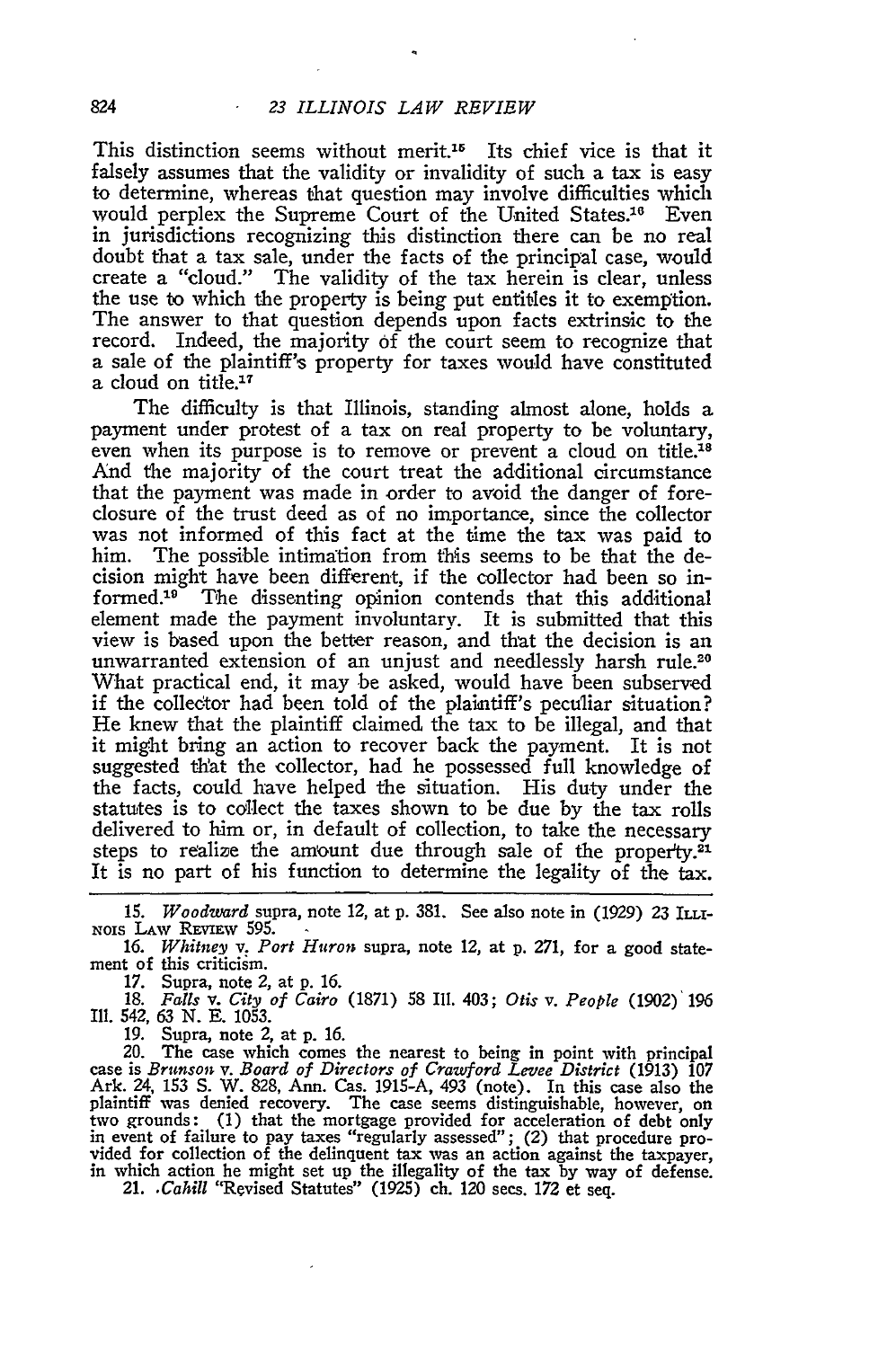**Why** should the plaintiff be penalized because it had failed to make a disclosure which would not have altered the situation one iota?

But this strict Illinois rule is open to attack not alone because of its injustice to the taxpayer. It is -unsatisfactory from the standpoint of the government itself.<sup>22</sup> In those jurisdictions where the taxpayer may safely pay under protest, and reserve the right **by** action to recover back the amount of tax illegally imposed, the whole dispute between **him** and the state may be finally and expeditiously settled in one proceeding, and the state has the use of the money in the meantime. But in Illinois, save for his right in certain cases to sue in equity to enjoin the collection of the **tax,23** the protesting taxpayer must either swallow his wrongs and pay, or do nothing and permit his property to be sold, after which he may bring a suit to remove this cloud on his title. If he loses, no matter how bona fide and reasonable his objections to the tax may have been, he is out of pocket not only the amount of the tax but also the heavy additional costs and penalties he must pay in order to redeem his property. On the other hand, if he succeeds in having the sale for taxes set aside, a second action may be necessary on the part of the pur- chaser at the tax sale to obtain reimbursement from the state. In every case there is this possibility of two actions, whereas under the more liberal rule the dispute is disposed of in one action **with** a minimum of delay. It is pointed out elsewhere in this issue that the present situation in Illinois has given rise to numerous difficufies with regard to joinder in suits brought to set aside tax sales, and that the state of the decisions may lead to certain very undesirable consequences.

**22.** See *Underwood Typewriter Co. v. Chamberlain* supra, note 6, holding that a payment under protest of a tax on real property to prevent a lien attaching thereon and to avoid possible penalties for non-payment is involun-tary and recoverable. In his opinion in the case, at **p.** 200, Justice Wheeler said: "This is common practice and it is sound policy. It is not to the advantage of the state that those whom it seeks to tax should refuse to pay their taxes in order to test their validity. Such a course, if largely followed, their taxes in order to test their validity. Such a course, if largely followed, might cause the state more than an inconvenience in the disturbance of the budget upon which the payment of its governmental obligations depends. The more orderly course is a compliance with the law by a payment, reserving the

23. A long line of cases in Illinois recognizes the jurisdiction of equity to enjoin the collection of a tax void or levied without authority of law, or<br>where property taxed is exempt from taxation. See *Heinroth* v. *Kochersber-*<br>ger (1898) 173 III. 205; *Moline Water Power Co. v. Cox* (1911) 2 People's Gas Light & Coke Co. v. Stuckart (1919) 286 Ill. 164. Does it seem<br>a wise policy to permit a taxpayer, as in the principal case, to sue to enjoin<br>the collection of a tax altogether, and yet to deny to him the righ amount under protest and sue at law to recover in an action for money had and received? It is always possible that the tax may be held to be valid. Under the first practice the state has to wait for its money; under the second practice it would get the money at once, and its right to the payment would be determined afterwards.

24. See note to case of *Garrett Biblical Institute v. Elmhurst State Bank* (1928) **331** Ill. **308,** *163* **N. E. 1,** in this number of the ILLINOIS LAW REVIEW, at **p.** 812.